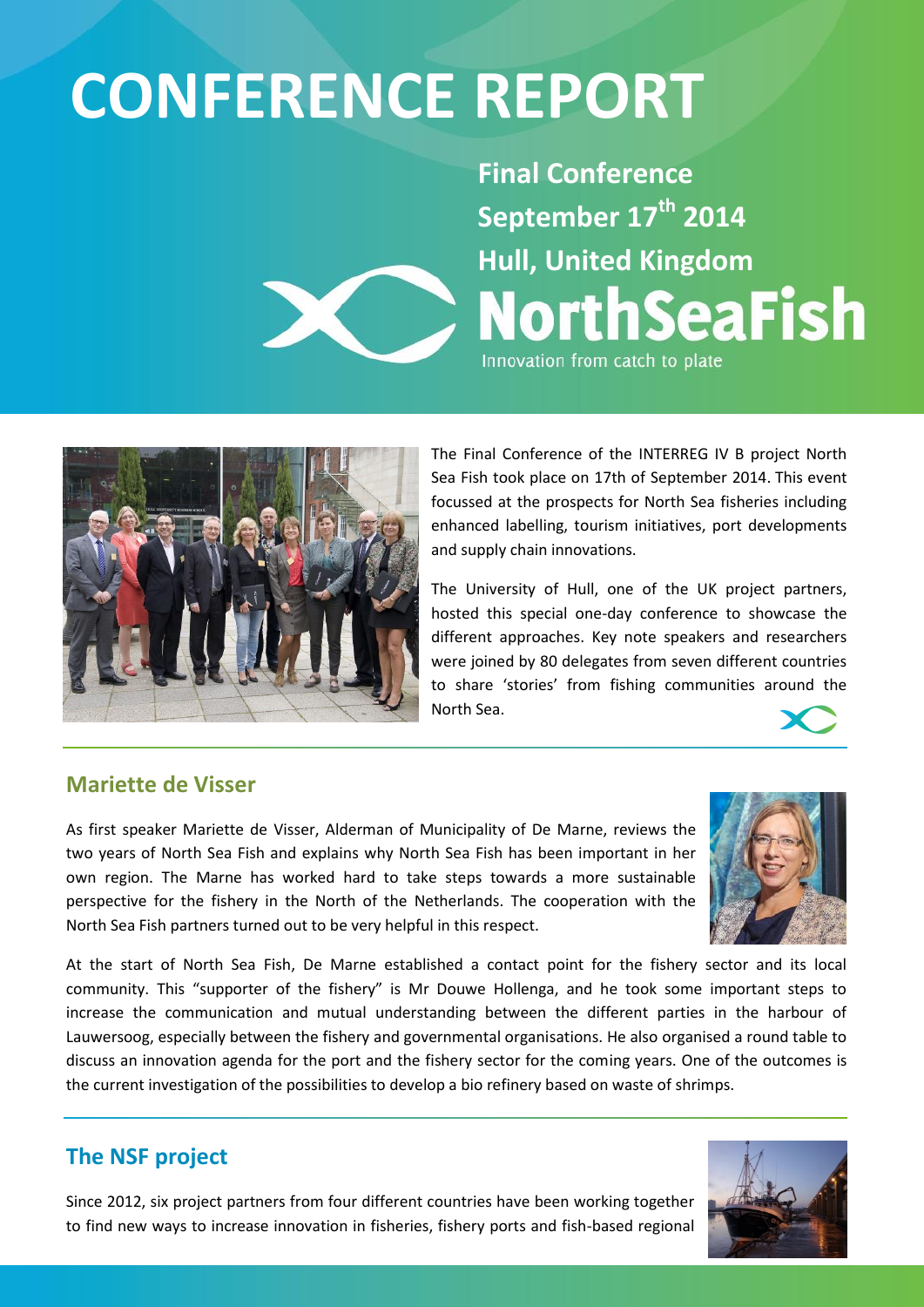economies around the North Sea. North Sea Fish: Innovation from Catch to Plate has an ambitious agenda. Partly financed by European Union's INTERREG IVB North Sea Region Programme, the aim is to promote

solutions - from branding to sustainability and supply chains – to create a viable fishing industry that is able to meet the challenges and opportunities facing the North Sea fisheries in the 21st century.

For fish-based regional economies, selling more fish brings in more money. But the flip side of that might be overfishing and diminished fish stocks. Consumers claim that they are willing to pay more for sustainably caught, high quality fish. By focusing on sustainability and quality, there is an excellent chance to add value to the supply chain.

Throughout the project, various approaches have been tested across the six regions to find new ways of adding value to sustainable fish products – creating innovation from catch to plate. It has always been the project's intention to cause a



trigger effect, taking small steps towards innovation, specialising and broadening the fisheries industry to maintain a sustainable economy.

# **Representative audience**



The conference provided a platform for discussion about sustainability from many different angles – cultural and historical as well as the purely commercial. It gave us the opportunity to address some important and often difficult questions: What do consumers want? Should we only be persuading them to eat more fish? Or should we be educating them to eat less fish but of a higher quality at a fairer price? And what does sustainability mean anyway? Attempting to answer these questions brought a high level

of discussion from a truly representative audience. All the stakeholders within the fisheries supply chain were there – fishermen, processors, consumers and everything in between – and the speakers had to be at their very best to address the issues raised. These same delegates will now be able take away what they have heard and apply them in their own fishing communities. That is a legacy that the North Sea Fish project and its partners can truly be proud of.

# **Key-note speakers**

North Sea Fish: Innovation from Catch to Plate invited five key-note speakers, all internationally renowned in their fields, to examine some of the issues in creating a more sustainable North Sea fishery. Subjects covered in

their presentations ranged from educating consumers to buy higher quality fish to an examination of how fishing ports, small and large, are re-branding and reinventing themselves.

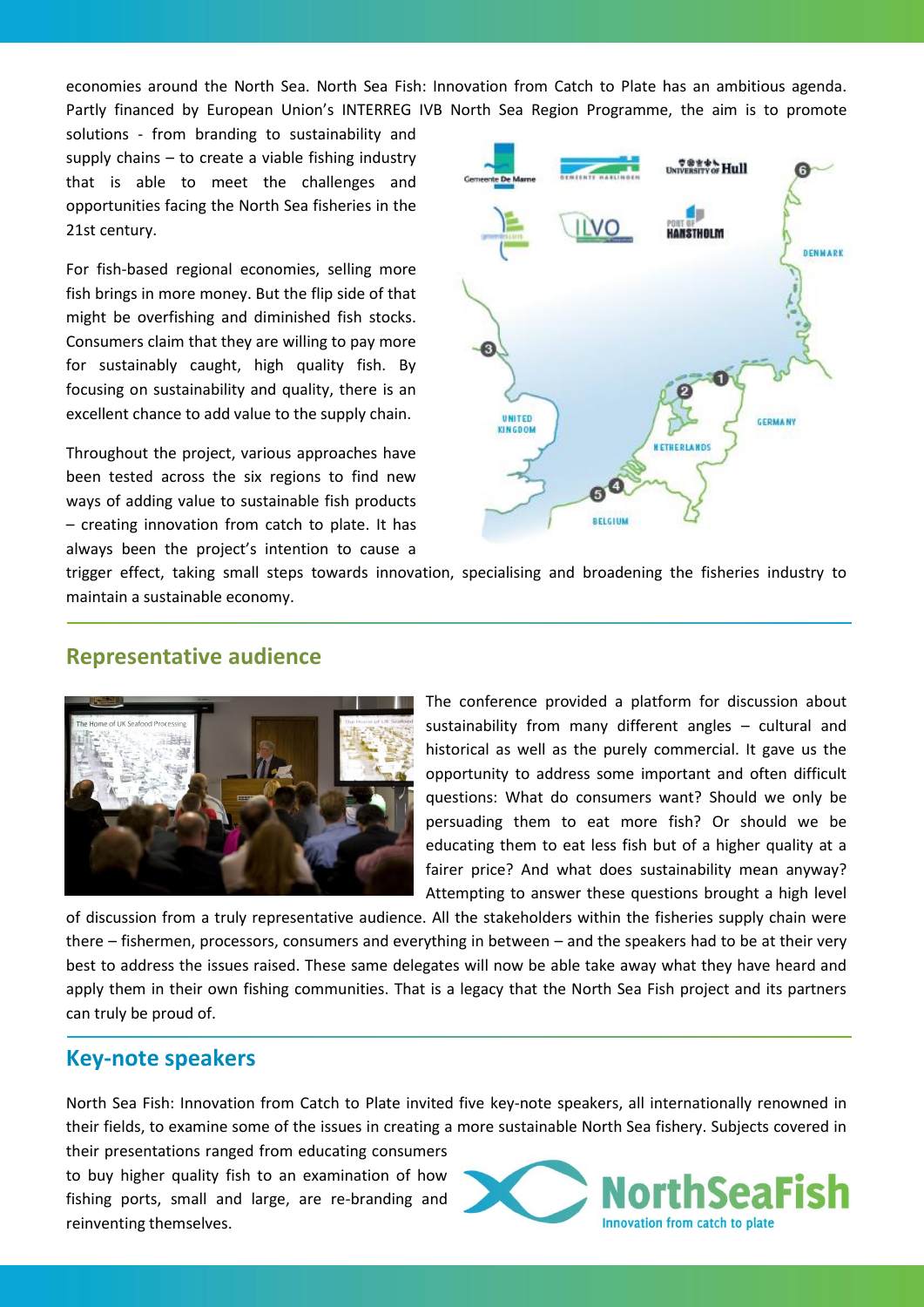# **Jonathan Banks**

### Jonathan Banks Associates Ltd, UK **'One extra portion: can we help consumers to eat more fish?'**

How can we help the supermarket shopper choose added value fish products more often? This was the question consumer trends expert Jonathan Banks posed in a wide-ranging presentation on the factors influencing the food choices we make.

Beginning with an analysis of current social and economic trends, he concluded that, despite the recent economic upturn in the UK, money worries still predominate. Unlike other sources

of protein, such as red meat and poultry, our consumption of fish remains fairly flat, with a preference for tried and tested species, such as salmon, cod and haddock. But if we can't increase participation in the market, is it possible to persuade those who do eat fish to eat it more often? With people spending, on average, over 31 non-working hours a week using the internet, online sales would seem an obvious place to go. However, it is important not to stoke press misinformation on fishing or contribute further to the confusion of consumers in the face of so many different accreditation schemes.

Jonathan emphasised the four mega-trends – convenience, health, pleasure and ethics – that influence food customers and considered how the innovations used to add value to products in other sectors might be applied to fish. While new brands, such as the 'Saucy Fish' concept, were susceptible to being copied, they could still significantly increase customer spend on fish. He concluded: "We can definitely succeed. Fish is a great product. We just need to get people to try it and they will make repeat purchases."

# **Olga van der Valk** *Colga van der Valk**'Sustainable fisheries governance: it's all about cooperation'*

Researcher on sustainable market chains and networks, LEI Wageningen UR, Netherlands.



The Dutch fishing industry has changed from a closed local community to a more diverse national and international network. But although fishing communities have started to work

together with other fishermen, retailers, NGOs, scientists, and the government to create more sustainable fisheries, they remain reluctant collaborators.

Anthropologist, Olga van der Valk, discussed the non-economic factors in fishing communities that prevent or promoted closer cooperation with other elements in the supply chain. "I'm interested in what makes people act in a certain way," she said "What's going on below the surface? Vertical chain collaboration isn't happening and I wanted to find out why not." Although fisheries only make a 0.2% contribution to Dutch GDP, they have a long history and remain very important to local economies, in terms of community and employment.

Olga's qualitative research involved interviewing people in fishing communities to see how they related to each other. It became apparent that one factor – trust – was of prime importance. "By investing socially, the whole supply chain gets stronger and has its own identity," she said. "But [for the fishing communities] trust is an important factor. People say: I don't trust just anyone with my wallet. If there is no trust, there is no confidence to do new things."

Cohesive networks, such as those found in tight-knit fishing communities, build trust. However, if they are too close, information is just recycled and nothing changes for the better. Weak links, she concluded, are needed to connect local networks with the outside world. Along with trust, a strong work ethos and resilience to outside pressure shape a fisherman's world. "People feel that enterprises should be part of the family," said Olga. "Sons follow their fathers. It's not just a way of making money." The formation of collaborative networks is challenged

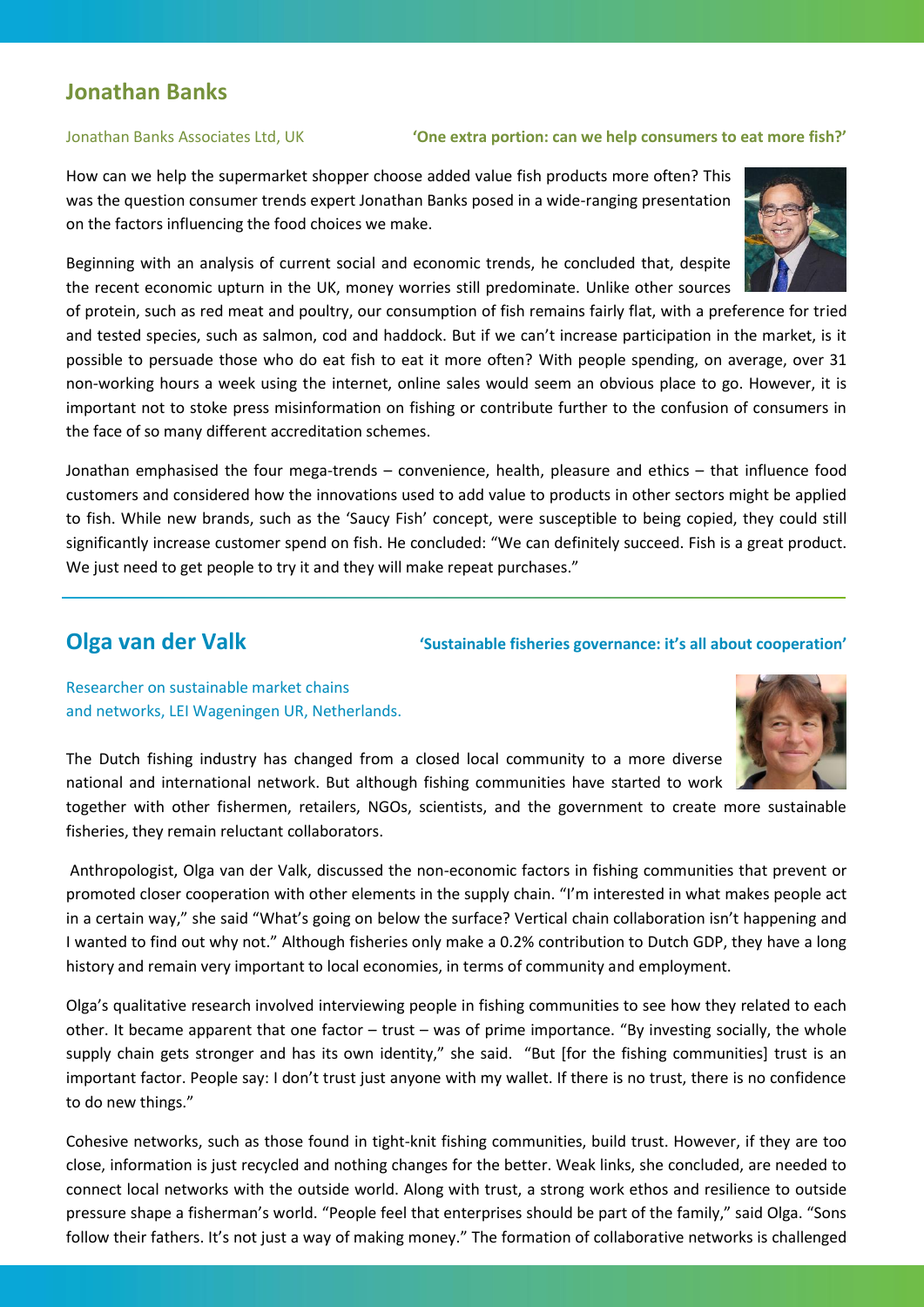further by the feeling of social inequality that exists between fishermen, the processing industry and distributors. Olga suggested a number of measures that would help remove traditional blocks to vertical chain collaboration, especially greater education, emancipation of women, confidence in networking, community involvement, diversification of the local economy and greater connection with other networks. The old habits of autonomy and resilience run deep, she said, although there are signs that the younger generation may be more amenable to new ways of working.

# **Gerard van Keken 'Re'FISH'ited: Place branding and place making for fishing communities'**

### Independent researcher, Netherlands

Can fishing communities use their considerable physical and cultural assets to create viable place brands? Gerard van Keken drew on the experience of Breskens and Arnemuiden – two small fishing communities in The Netherlands, to illustrate how branding can help create a

sustainable future based on tourism. Branding, he said, promotes distinctiveness and identity, generating a good reputation that is attractive to businesses and visitors. The challenge, in places with a strong fishing heritage, was to generate a positive 'fishy feeling' that people could buy into.

In creating a place brand, reflecting a community's values, rituals, heroes and symbols are paramount. In Breskens, for example, a town that is well known for its shrimp fishery and already boasts a popular annual fishing festival, the branding process looked at ways of reflecting a strong sense of community, bound together by its work ethic. The existing village square was remodelled to reflect its fishing heritage, using large fish sculptures as public artwork. The town's small museum was transformed into a 'fishing experience', and new restaurants specialising in locally caught seafood were encouraged.

In Arnemuiden, a similar process took place, with the town's heritage, reflected in the traditional Dutch costumes still worn by local women, taking centre stage. A traditional shipyard was restored and a new waterfront developed. Signage, historical photos and street art were all added and even traditional fishermen's jumpers, restyled as modern fashion accessories, played their part in the town's reinvention.

He concluded: "With a mix of the right hardware, software and orgware, place branding can pay dividends for fishing communities. But residents are always the starting point."

# **Stephanie Maes 'A l'Ostendaise initiative'**

The large Belgian seaside resort of Ostende has a population of 70,000 but only 10 per cent of the fish caught there is bought locally. But with 17m day tourists to the coast in the summer and a significant minority (20-30%) coming largely for reasons related to fishing, a large potential source of additional income was being missed.

Stephanie Maes described how the 'A l'Ostendaise' initiative was trying to remedy the situation

by bringing fishermen and chefs together to boost the market for locally caught sea food. The campaign was launched earlier this year with a teaser promotional video, featuring fishermen challenging the chefs by to cook something interesting with their catch. Local restaurants also agreed to take part, offering two new species every month cooked 'a l'Ostendaise' and hosting popular sessions featuring chefs and fishermen talking about their work. On the back of interest generated by the chefs appearing on a TV cookery channel, a maritime tour and fishing trail have also been launched.



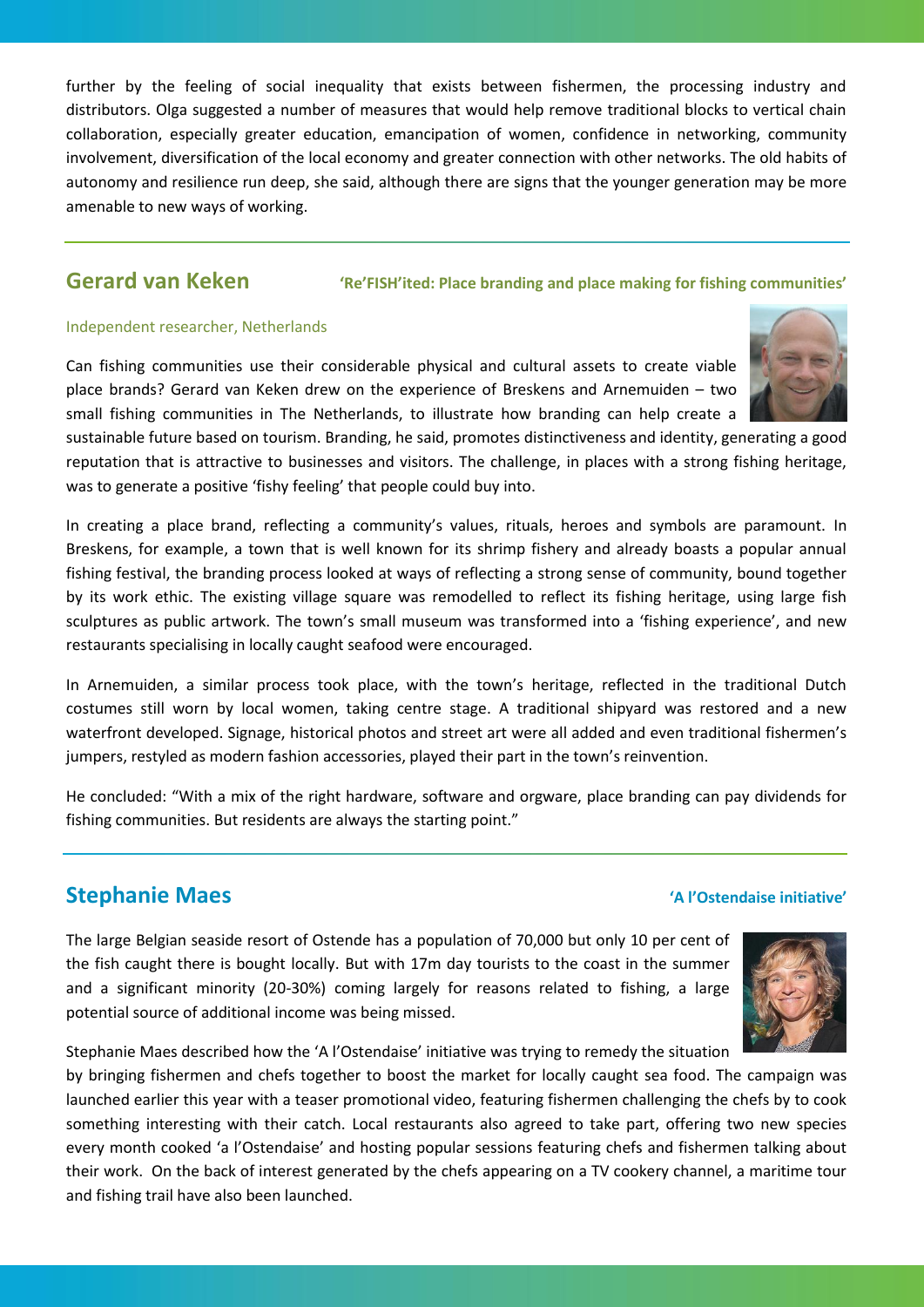Stephanie concluded that, with the right support and encouragement from the beginning, local people have taken ownership of a project that is bringing benefits for the whole community. Sustainability is also being boosted by focusing consumption on lesser known fish species.

# Technical and Corporate Social Responsibility Director for Young's Seafood Ltd, UK

"Think of the Humber, think about fishing." So began Mike Mitchell's whistle-stop tour of the history of a region that has always been synonymous with the fisheries industry. From the mid-19<sup>th</sup> century to the final cod wars of the 1970s, fishing from

# **Mike Mitchell Mike Mitchell** *Mike Mitchell* **<b>Seafood processing on the Humber bank'**



Hull and Grimsby grew to a position of national dominance, with annual catches peaking at around 500,000 tonnes in the 1940s. Since then the story has largely been one of decline. But from the wreckage of the Humber fishing fleets, another industry has emerged to fill the gap – at least partially. Fish processing on the Humber grew in parallel with the fishing industry. And since the demise of the deep-sea trawlers, it has continued to go from strength to strength. Over 3,000 people now work in the industry here, processing 70% per cent of the UK's seafood. And although it is a task that could theoretically be done anywhere, the Humber's historical associations with the sea put it at an advantage.

Mike concluded: "We have the best port infrastructure in the UK, a skilled labour force and a strong corporate culture of sustainable exploitation. We're leaders in investment and technological development and are ideally located for national and international logistics networks. Nowhere else in the country has what we have to offer."

The North Sea Fish project has challenged researchers in its partner regions to investigate new approaches to sustainability across many different disciplines. In a packed afternoon agenda, delegates were given an insight into some of the diverse elements of the project.

# **Kim Sys and Arne Kinds** *Conserversion CHOW Sustainable is the fish on your plate?'*

Kim Sys and Arne Kinds of the Belgian Fisheries and Agriculture Authority ILVO, introduced Valduvis, a new tool for assessing and visualizing sustainability in fishery catches. Valduvis is more comprehensive than existing fisheries 'kite marks' such as the MSC (Marine Stewardship Council) mark. Drawing data from ship's E-catch log (relating to the type of vessel, equipment and species), it simultaneously measures the three 'pillars' of sustainability, scoring each individual fishing trip in real time for social, economic and ecological impact.



Valduvis has three purposes: monitoring catches, providing a learning tool for fishermen and offering information for third parties. With an initial focus on providing sustainability data for fish buyers at auctions, the tool's creators hope that it will eventually be the sustainability measure of choice for the whole of the North Sea fisheries. Another long-term ambition is to adapt the accreditation system to make it suitable for retailers.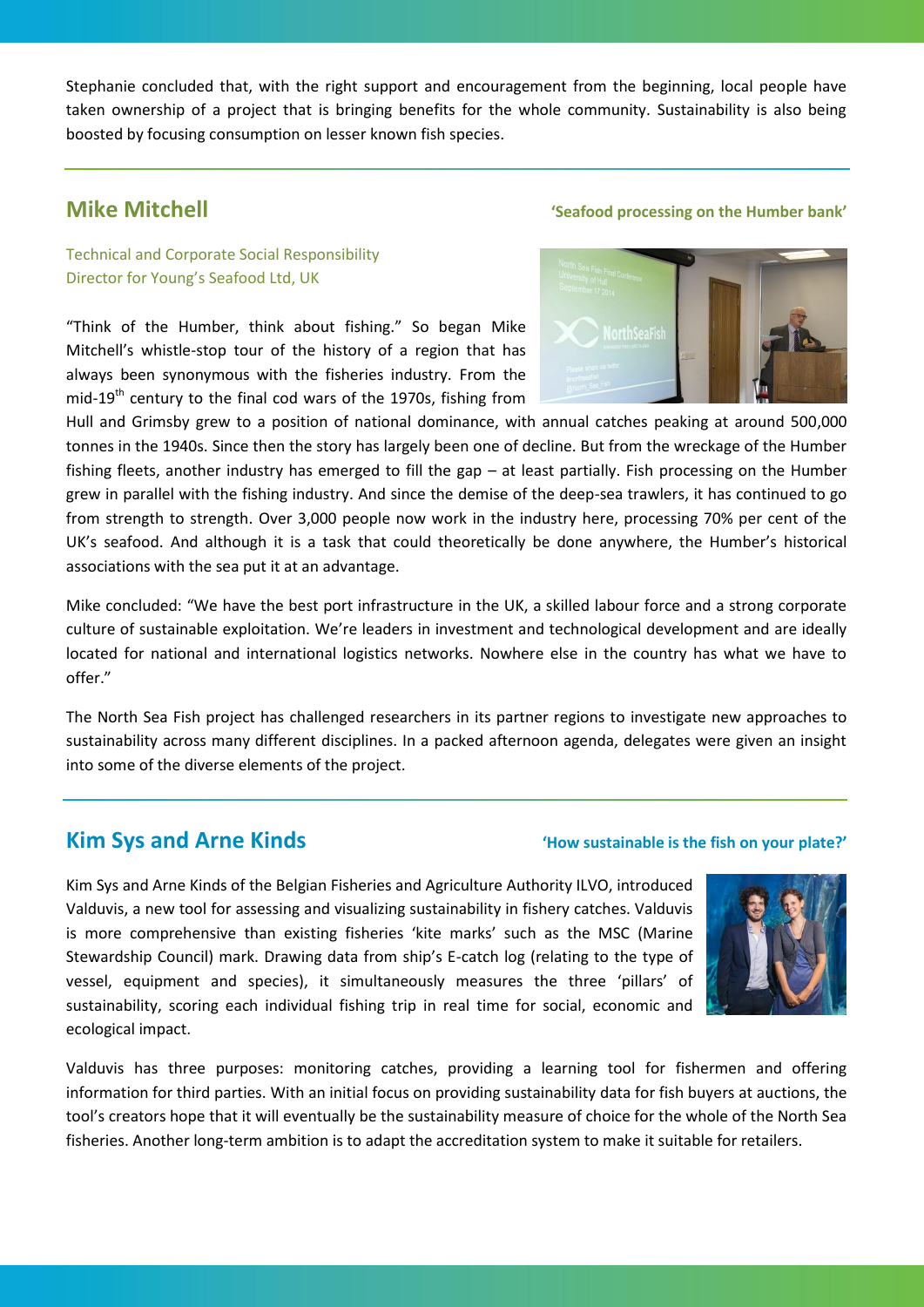## **Frits Grijpstra 'Port development in Hanstholm, Harlingen and Lauwersoog'**

Using the examples Hanstholm in Denmark and Harlingen and Lauwersoog in the Netherlands, Frits Grijpstra from Harlingen discussed the way in which fishing ports could be remodeled to better serve their changing uses. The role of Harlingen, he said, has changed with greater competition, lower employment and higher turnover. Lauwersoog has adapted to the changing conditions by developing a new marina that is attracting more tourists

In Harlingen, a change in ownership of the fish auction initially created some ownership issues. But improved services to fishing vessels, including a new jetty design to facilitate repairs and provide better links to road freight, is making the port more attractive to fishermen. He said that further study was needed to identify the short and long-term needs of all three ports to ensure they had a sustainable future in the fisheries industry.

# **Nick Riley 'Technology in the Fish Supply chain': five case studies**

Dr Nick Riley of Hull University's School of Engineering has been working with fisheries businesses across the study area to research the impact of radio communications technology on supply chain connectivity. He said: "Efficient logistics has three aspects: identification of the product, locating it and then communicating its movement. You have to have all those aspects working in harmony to reap business benefits." Nick's research has assessed the current state of identification, location and communications (ILC) technology, best practice, opportunities for improvement and lessons learned in five cases with diverse supply chains.



Many of the principles of Radio*-*frequency identification (RFID) – the wireless use of electromagnetic fields to transfer data – are already familiar to us through the use of barcodes or QR codes; their application in the age of the 'internet of things', in which every physical item also has a data presence, is becoming more and more commonplace. However, Nick found that implementing RFID technology in a fish auction requires careful engineering. The salt and water on a fish box, for example, can easily render identification tags unreadable unless the tags are correctly positioned.

Other questions must also be addressed, such as how to get the data to the supermarket and how to tell consumers what they need to know about the fish they're buying. As more and more fish is bought online and the internet of things continues to gather momentum, a premium will be placed on the ability to integrate this supply chain information through data clouds.

**Tiny Maenhout 'Resilient communities: From the sustainability star to the Michelin star'**

Chefs have a crucial part to play in persuading consumers to spend more on local or traceable fish products, according to Tiny Maenhout from the Municipality of Sluis. "They can really make a difference in helping to celebrate the 'genius loci' of a place, giving small producers an advantage," she said. She cited the example of UK TV Chef Rick Stein, an ambassador for sea food for 40 years, who has put the small Devon fishing town of Padstow on the map as a destination for discerning 'foodies'.

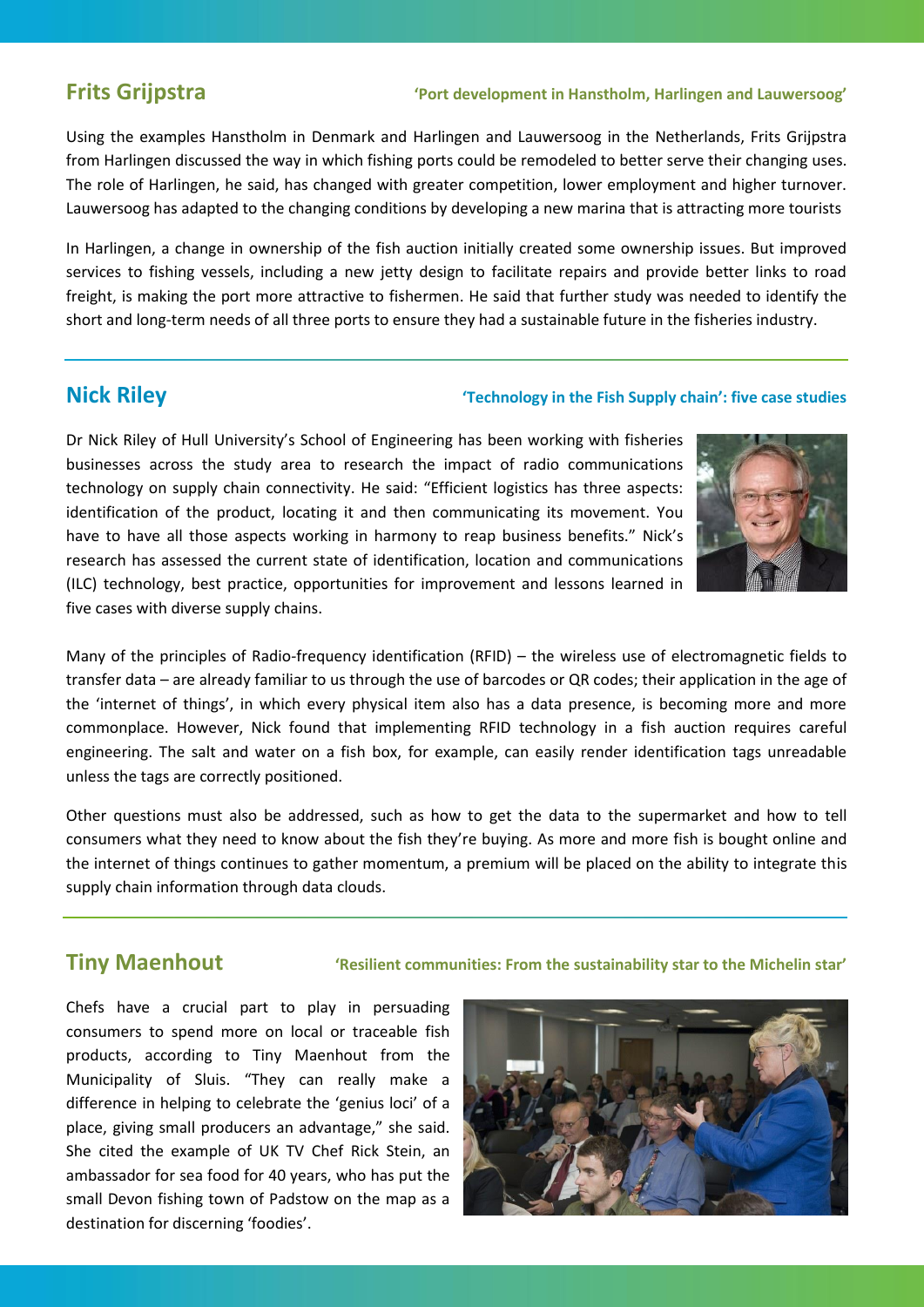Similar successes can be found elsewhere. The Zwin region of the Netherlands alone can boast more than 25 Michelin stars in its world-class seafood restaurants while cooperation between fishermen and chefs are making food festivals more and more popular. A successful collaboration between chefs and fishermen, said Tiny, can create an authentic atmosphere that benefits the whole town.

Other innovations are also possible. Traditional fisherman's jumpers can be given a new lease of life as fashion statements and new pharmaceutical products, focusing on the healthy properties of fish can provide additional markets for producers. In an age when the origin of the products is increasingly important to the consumer, she said, fishermen need to be aware of all the branding opportunities.

"We need to think about how we can personalise the product," she said. "Use images of fishermen on the packaging. It's all about people and passion. "In small fishing communities, 25 per cent of people still work in fishing. If that goes, the whole community goes. So it's vital that we do everything we can to sustain it."

# **Vox pops**

### **Mike Mitchell**, Technical and Corporate Social Responsibility Director for Young's Seafood Ltd

"I really enjoyed the event. All the presentations were really energising, very positive. In our industry, we certainly have a lot of challenges, both in the catching and marketing of sea food. It's a very competitive world with highly complex supply chains and they're not without issues. But this conference has been really focussed on things that can be done to make a positive difference  $-$  real change  $-$  and those are the lessons that we should take away and implement."

### **Heleen Lenoir**, ILVO, Belgium, one of the project partners

"I came here to learn about other parties' views of sustainability and also how to make little improvements with fisheries and for the wider public. At ILVO I'm involved in fishery improvement techniques and sustainability scoring for retail and the last key-note speech [by Mike Mitchell] was very interesting for me because he talked about how he wants to promote sustainability in fisheries. I have spoken to him since and he explained to me that he has his own marine biologist to give scores and give advice about sustainability."

**Günter Klever,** manager of two Producer Organisations in the German shrimp fisheries.

"The reason I'm here is sustainability. It's a big issue. For the last four years we have been involved in the MSC certification and have had a lot of problems with that, so we are looking for some alternatives. I'm very interested to hear about Valduvis as an alternative to MSC. I got some very interesting information about the Ostende initiative. It was interesting for me because I'm from a small fishing community as well, so probably we can adopt some of the same approaches."

### **Simon Dwyer**, Sea Fox Management Consultants.

"My role has been supporting Hull University with their part of the project throughout the two-and-a-half year journey from start to finish. I've been connecting Dr Nick Riley with various sea food sector organisations across the Humber to see how innovation can improve the supply chain from catch to plate. The advantage of an event like this is the knowledge base. It's so valuable to get different people's perspectives on all the various touch points and we've seen some very interesting presentations. It's just great to gather people together to talk about the fisheries industry in such a positive way."